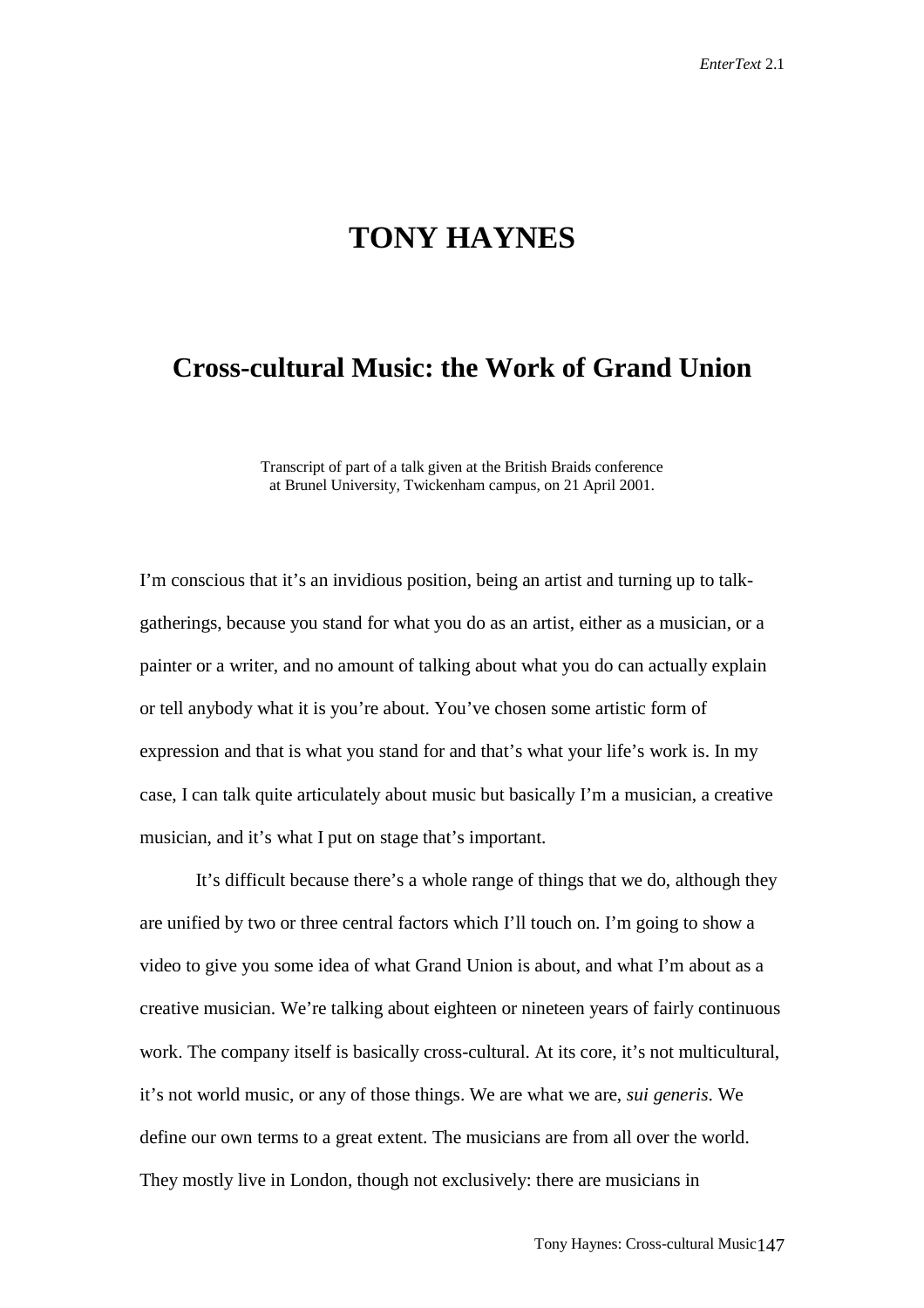*EnterText* 2.1

Manchester and Bradford and Leeds and Newcastle who we regularly work with, and increasingly musicians from abroad on a fairly regular basis. They're all professional. They come from a wide variety of different musical cultures. They fall into roughly three groups, but this oversimplifies. There are jazz musicians, both black and white, in equal number. And there are women throughout the company, in about one third to two-thirds proportion. They're not dominant in the second group particularly either, which is more or less equally split between men and women, which is the singers, who tend to come, again, from a wide range of different musical cultures. You'll see in this particular film a lot of the Grand Union regulars: a Chinese opera singer, a Bangladeshi folk and Indian-classical singer, a Turkish folk singer, as well as Brenda who is a Caribbean jazz and gospel singer, a Chilean male singer, and a folk-rock singer from the north-east, so there's a huge variety. And then finally, the third group are the musicians who play largely non-western instruments: sitar-players, people who play Andean folk instruments, drummers from Africa, steel-pan players, and so on. What characterises these musicians is that they are fascinated by the business of music and musicians. And this is where I distance myself, sometimes overdefensively, from musicology or ethnic music. What interests me is not so much the music of different cultures, but its creative possibilities as expressed through the musicians themselves. And what's fantastic for me, in London but in all the great cities in the country and, as it happens, in an increasing number of rural areas, is the number of very fine musicians there are, who come from all over Asia, South America, the Caribbean, Africa.

So there are fantastic players and representatives of different musical cultures, but why they are in Grand Union is that they want to share, stylistically they want to share, they want to learn, to work with other musicians. One of the founder members